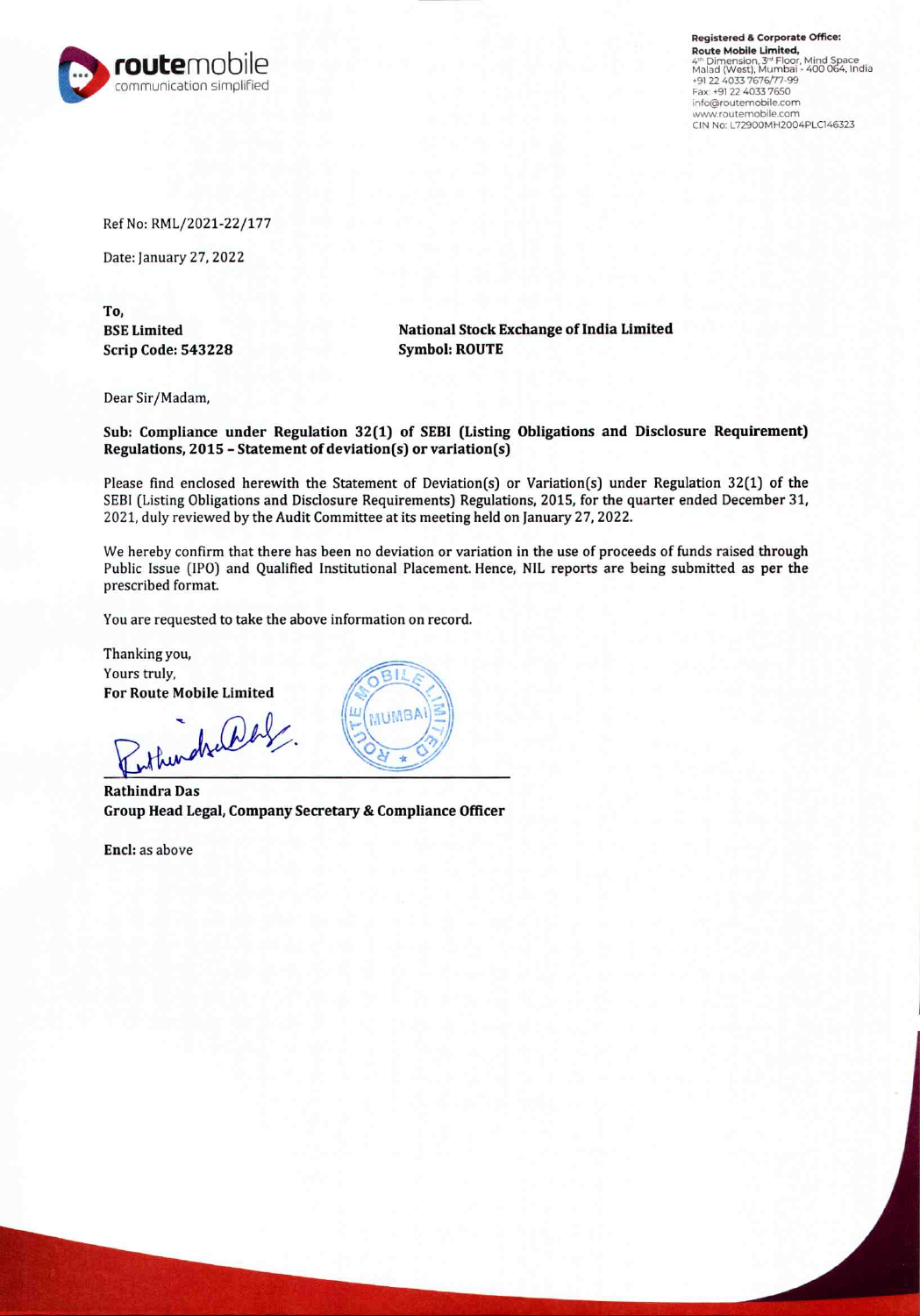

| Name of listed entity                                                                                                          |                               |                               |                                          |                          | ROUTE MOBILE LIMITED                                                                              |                           |  |
|--------------------------------------------------------------------------------------------------------------------------------|-------------------------------|-------------------------------|------------------------------------------|--------------------------|---------------------------------------------------------------------------------------------------|---------------------------|--|
| <b>Mode of Fund Raising</b>                                                                                                    |                               |                               |                                          |                          | Public Issues / Rights Issues/Preferential<br>Issues / QIP / Others                               |                           |  |
| <b>Date of Raising Funds</b>                                                                                                   |                               | November 12, 2021             |                                          |                          |                                                                                                   |                           |  |
| <b>Amount Raised</b>                                                                                                           |                               |                               |                                          |                          | 8674.90 million                                                                                   |                           |  |
| <b>Report filed for Quarter ended</b>                                                                                          |                               |                               |                                          |                          | December 31, 2021                                                                                 |                           |  |
| <b>Monitoring Agency</b>                                                                                                       |                               |                               |                                          |                          | Applicable/NotApplicable                                                                          |                           |  |
| Monitoring Agency Name, if applicable                                                                                          |                               |                               |                                          |                          | Not Applicable                                                                                    |                           |  |
| Is there a Deviation / Variation in use of funds raised                                                                        |                               |                               |                                          |                          | Yes / No                                                                                          |                           |  |
| If yes, whether the same is pursuant to change in terms of a<br>contract or objects, which was approved by the<br>shareholders |                               | NA                            |                                          |                          |                                                                                                   |                           |  |
| If Yes, Date of shareholder Approval                                                                                           |                               |                               |                                          |                          | NA                                                                                                |                           |  |
| <b>Explanation for the Deviation / Variation</b>                                                                               |                               |                               |                                          |                          | NA                                                                                                |                           |  |
| <b>Comments of the Audit Committee after review</b>                                                                            |                               |                               |                                          |                          | None                                                                                              |                           |  |
| Comments of the auditors, if any                                                                                               |                               |                               |                                          |                          | NA                                                                                                |                           |  |
| Objects for which funds have been raised and where there has<br>been a deviation, in the following table                       |                               |                               |                                          |                          | NA                                                                                                |                           |  |
| Original Object                                                                                                                | Modified<br>Object, if<br>any | Original<br><b>Allocation</b> | Modified<br>Allocation.<br><i>if any</i> | <b>Funds</b><br>Utilised | Amount<br>of<br>Deviation/Variation<br>the<br>quarter<br>for<br>according<br>to applicable object | Remarks.<br><i>if</i> any |  |
|                                                                                                                                | ٠                             |                               |                                          |                          |                                                                                                   |                           |  |

Statement of Deviation / Variation in utilisation of funds raised

Deviation or variation could mean:

(a) Deviation in the objects or purposes for which the funds have been raised or

(b) Deviation in the amount of funds actually utilized as against what was originally disclosed or

(c) Change in terms of a contract referred to in the fundraising document i.e. prospectus, letter of offer, etc.

For Route Mobile Limited

Suresh Jankar<br>Chief Financial Officer Group Head Le

askindren Das

Group Head Legal, Company Secretary and Compliance Officer